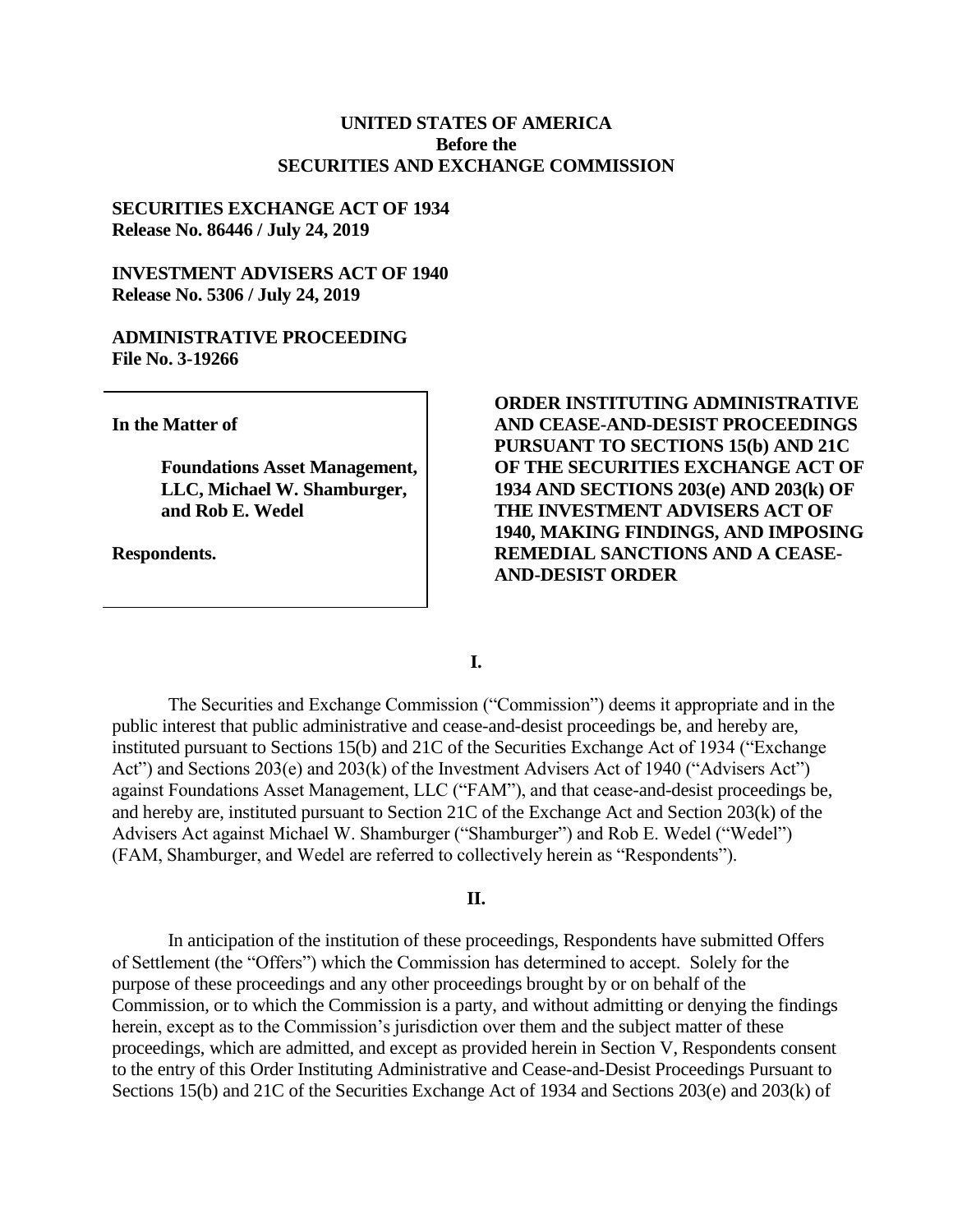the Investment Advisers Act of 1940, Making Findings, and Imposing Remedial Sanctions and a Cease-and-Desist Order ("Order"), as set forth below.

### **III.**

On the basis of this Order and Respondents' Offers, the Commission finds<sup>1</sup> that:

#### **Summary**

These proceedings concern conflicts of interest that were not properly disclosed and brokerdealer registration violations by registered investment adviser FAM and its two principals, Shamburger and Wedel. From May 2013 through June 2016 ("the relevant period"), FAM improperly received approximately \$254,000 in compensation from private real estate fund Alaska Financial Company III LLC ("AFC III") and AFC III's manager McKinley Mortgage Co. LLC ("McKinley"), while acting as an unregistered broker. FAM, through Shamburger and Wedel, solicited clients and recommended that they invest approximately \$12 million in AFC III promissory notes. This compensation, which was not properly disclosed to FAM clients, included approximately \$126,000 in up-front compensation calculated as a percentage of an initial investment and approximately \$128,000 in trailing fees based on FAM client investments that remained with AFC III each quarter. FAM, through Shamburger, also made false and misleading statements in five Form ADV Part 2A filings ("ADV Brochures") filed with the Commission between March 2014 and March 2015, regarding the compensation it received for selling AFC III securities and advising FAM clients.

As a result of Respondents' conduct, FAM violated Sections 206(2) and 207 of the Advisers Act and Section 15(a) of the Exchange Act; Shamburger and Wedel caused FAM's violations of Section 206(2) of the Advisers Act and Section 15(a) of the Exchange Act; and Shamburger caused FAM's violations of Section 207 of the Advisers Act.

#### **Respondents**

1. **Foundations Asset Management, LLC ("FAM")** is an Alaska limited liability company formed in 2007, with its principal place of business in Anchorage, Alaska. FAM has been registered with the Commission as an investment adviser since 2008. During the relevant period, FAM served as investment adviser to approximately 400 individual retail clients and had approximately \$175 million in assets under management. FAM earns the vast majority of its revenues from advisory fees for managing the portfolios of FAM's individual retail clients, and FAM charged clients an average annual management fee of 1% during the relevant period.

 $\overline{a}$ 

<sup>&</sup>lt;sup>1</sup> The findings herein are made pursuant to Respondents' Offers of Settlement and are not binding on any other person or entity in this or any other proceeding.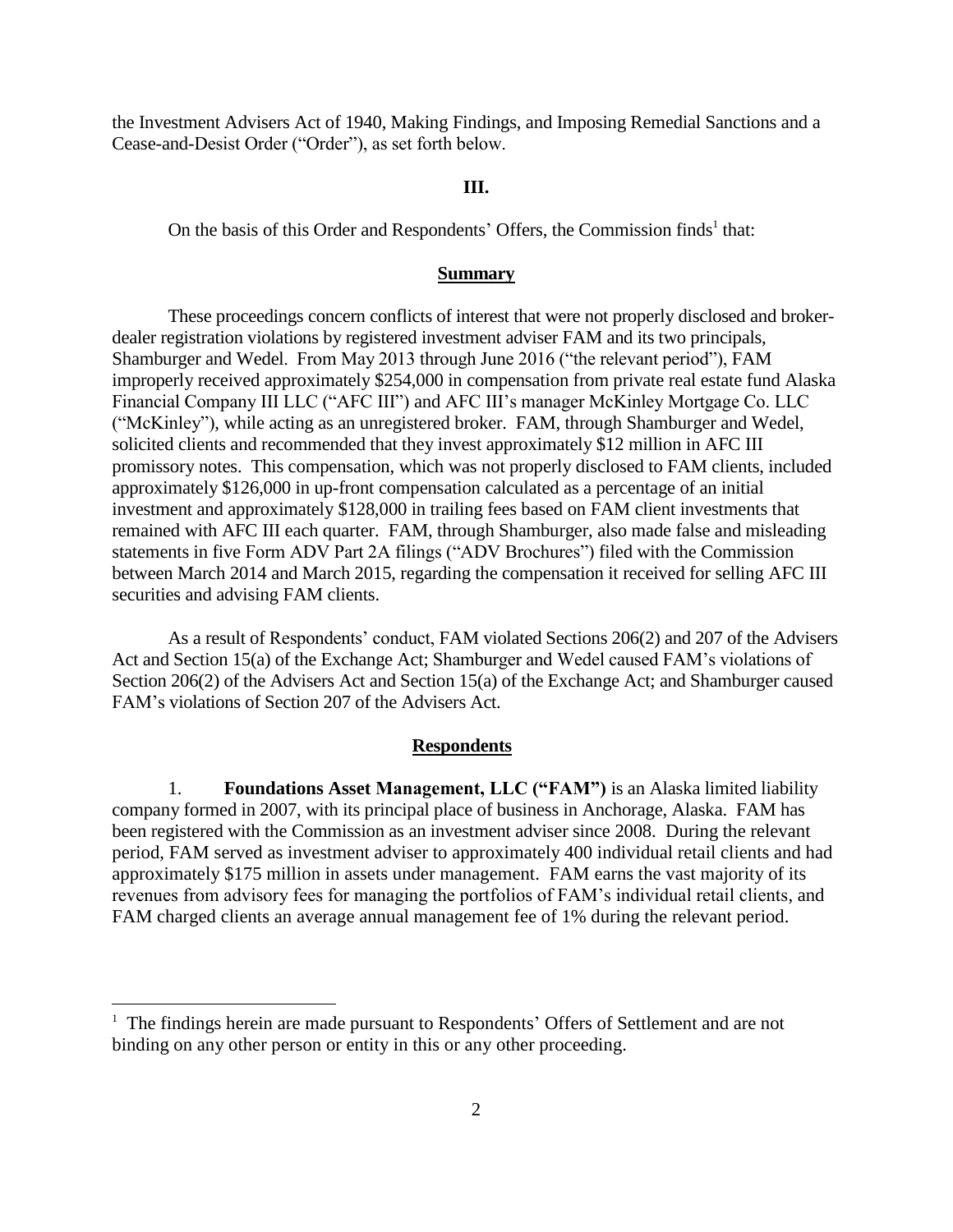2. **Michael W. Shamburger**, age 55, is a resident of Anchorage, Alaska. Shamburger is the founder of FAM and, since its inception, has served as one of FAM's managing principals. Between 2011 and September 2017, Shamburger owned 25.1% of FAM. Since September 2017, Shamburger has owned 50% of FAM. Shamburger served as the portfolio manager for approximately half of FAM's clients during the relevant period and received an annual salary from FAM and a share of the firm's annual profits. Shamburger was formerly associated with registered broker-dealers between 1988 and December 2013. Shamburger currently holds a Series 65 license and previously held Series 7, 24, and 63 licenses.

3. **Rob E. Wedel**, age 49, is a resident of Anchorage, Alaska. Wedel began working at FAM in 2009. Since 2011, Wedel has been a managing principal of FAM. Between 2011 and September 2017, Wedel owned 25.1% of FAM. Since September 2017, Wedel has owned 50% of FAM. Wedel served as the portfolio manager for approximately half of FAM's clients during the relevant period and received an annual salary and a share of the firm's annual profits. Wedel was formerly associated with registered broker-dealers between 1999 and December 2013. Wedel currently holds a Series 65 license and previously held Series 6, 7, 24, and 63 licenses.

### **Other Relevant Entities**

4. **Alaska Financial Company III LLC** ("AFC III") is a limited liability company organized in Alaska in 2008 with its principal place of business in Anchorage, Alaska. AFC III is a private investment fund that issued promissory notes to investors offering fixed annual returns of between 6% and 8.25%. According to AFC III's offering materials, money raised through the sale of notes was to be invested in loans secured by deeds of trust on real property.

5. **McKinley Mortgage Co. LLC** ("McKinley") is a limited liability company organized in Florida in 2005 with its principal place of business in Redding, California. McKinley is the manager of AFC III. McKinley's duties included the selection of investments for AFC III's portfolio. 2

### **Facts**

#### *FAM's Receipt of Compensation Related to AFC III Investments*

 $\overline{a}$ 

6. FAM has been registered as an investment adviser with the Commission since March 2008. FAM has never been registered as a broker-dealer. Shamburger and Wedel were associated with a registered broker-dealer until December 2013, but have not been associated with a registered broker-dealer since then.

 $2^{\circ}$  The Commission filed an action on March 22, 2018 against McKinley, its principals, and another individual and entity alleging violations of the antifraud and registration provisions of the federal securities laws related to the offering of AFC III's promissory notes. *See SEC v. McKinley Mortgage Co. LLC, et al.*, No. 2:18-cv-00616-MCE-CMK (E.D. Cal. March 22, 2018).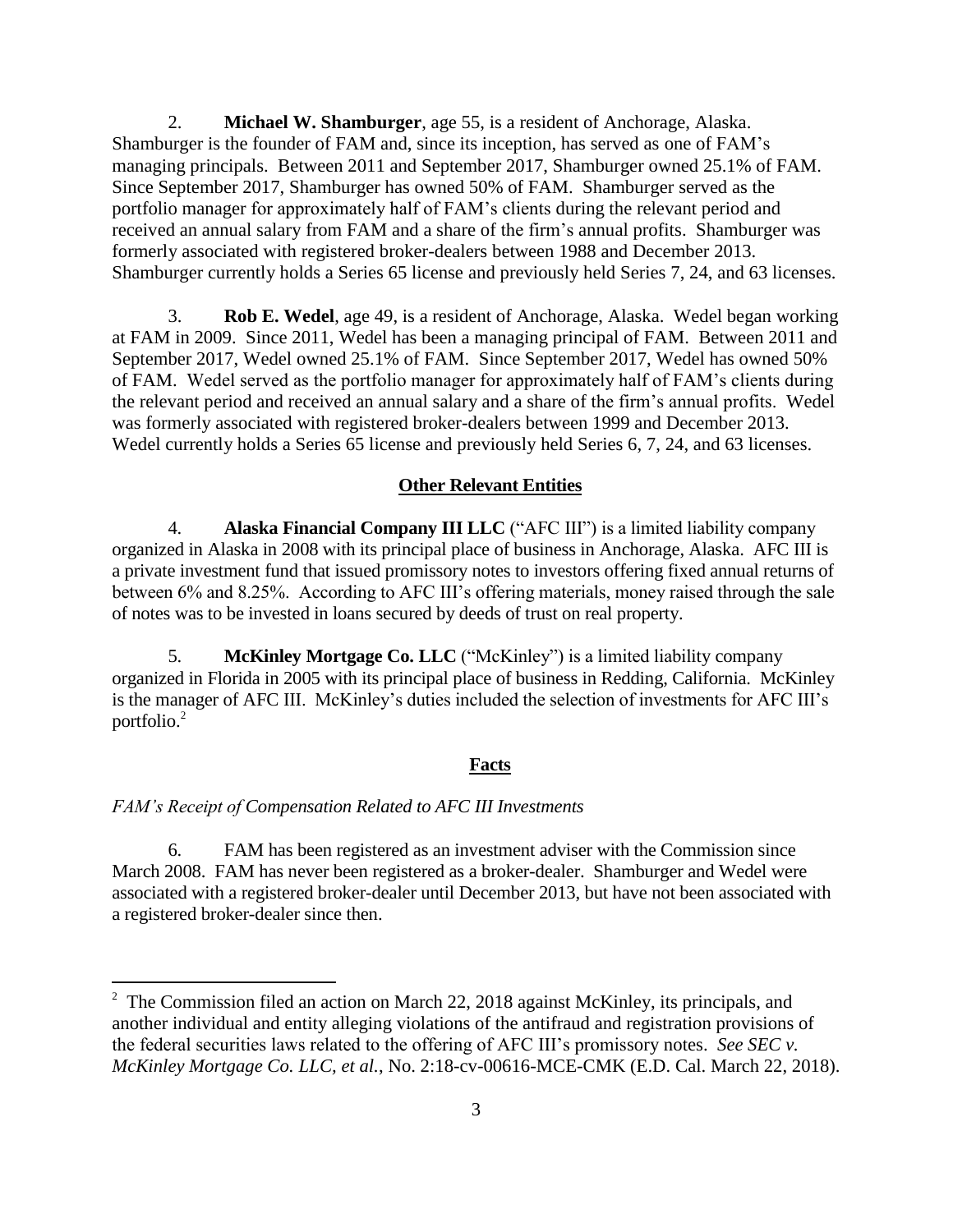7. From May 2013 through June 2016, FAM received a total of approximately \$254,000 in compensation that was not properly disclosed for soliciting and recommending to its retail advisory clients investments in AFC III. During the relevant period, FAM, through Shamburger and Wedel, solicited 62 FAM clients in seven states and recommended them to invest approximately \$12 million in AFC III. The money invested by FAM clients constituted approximately 20% of AFC III investments raised during the relevant period.

8. During the relevant period, FAM had two different compensation arrangements with McKinley regarding its clients' AFC III investments—one that was in effect in 2013 and one that was in effect from January 2014 through June 2016. In 2013, FAM and McKinley agreed that FAM would receive quarterly compensation amounting to 1.25% of the total AFC III investments held by FAM clients by the end of the year. From May through December 2013, FAM received \$40,000 in compensation from McKinley and/or AFC III pursuant to this arrangement. FAM, Shamburger, and Wedel did not disclose their receipt of this compensation to FAM clients.

9. In December 2013, Shamburger and Wedel ended their association with the registered broker-dealer with which they had been associated and subsequently negotiated for FAM to receive up-front compensation from McKinley and/or AFC III for soliciting and recommending new AFC III investments by FAM clients. Under this arrangement, FAM received two kinds of compensation: (1) a one-time, 1.25% "up-front" payment that was paid based on a FAM client's initial investment in AFC III; and (2) a 1.25% annual "trailing fee" based on the total FAM client investments that remained in AFC III, paid on a quarterly basis beginning the quarter after the AFC III investment was made.

10. Although FAM did not charge clients an advisory fee on AFC III investments, the compensation received by FAM was higher than the typical 1% assets-under-management annual advisory fee that FAM received based on recommending other investments. During the first year of any AFC III investment by a client, FAM could receive compensation totaling 2.1875% of that investment from McKinley and/or AFC III, which consisted of the 1.25% up-front payment and three quarterly trailing fee payments of 0.3125%. This gave FAM an incentive to recommend AFC III promissory notes over other investment products.

11. The ongoing trailing fees received by FAM were one-quarter of a point higher than FAM's typical advisory fee (1.25% versus 1.0%), which also gave FAM an incentive to recommend that clients remain invested in AFC III after the one-year lock-in period generally required under the terms of the AFC III promissory notes. FAM received trailing fees on many AFC III investments for two years or more during the relevant period. However, FAM did not properly disclose to clients that the up-front compensation and trailing fees received by FAM related to AFC III investments were higher than advisory fees FAM would have received if clients made other investments.

12. FAM's total income from the up-front compensation and trailing fees on AFC III investments constituted approximately 12% of FAM's revenue in 2014 and 16% in 2015.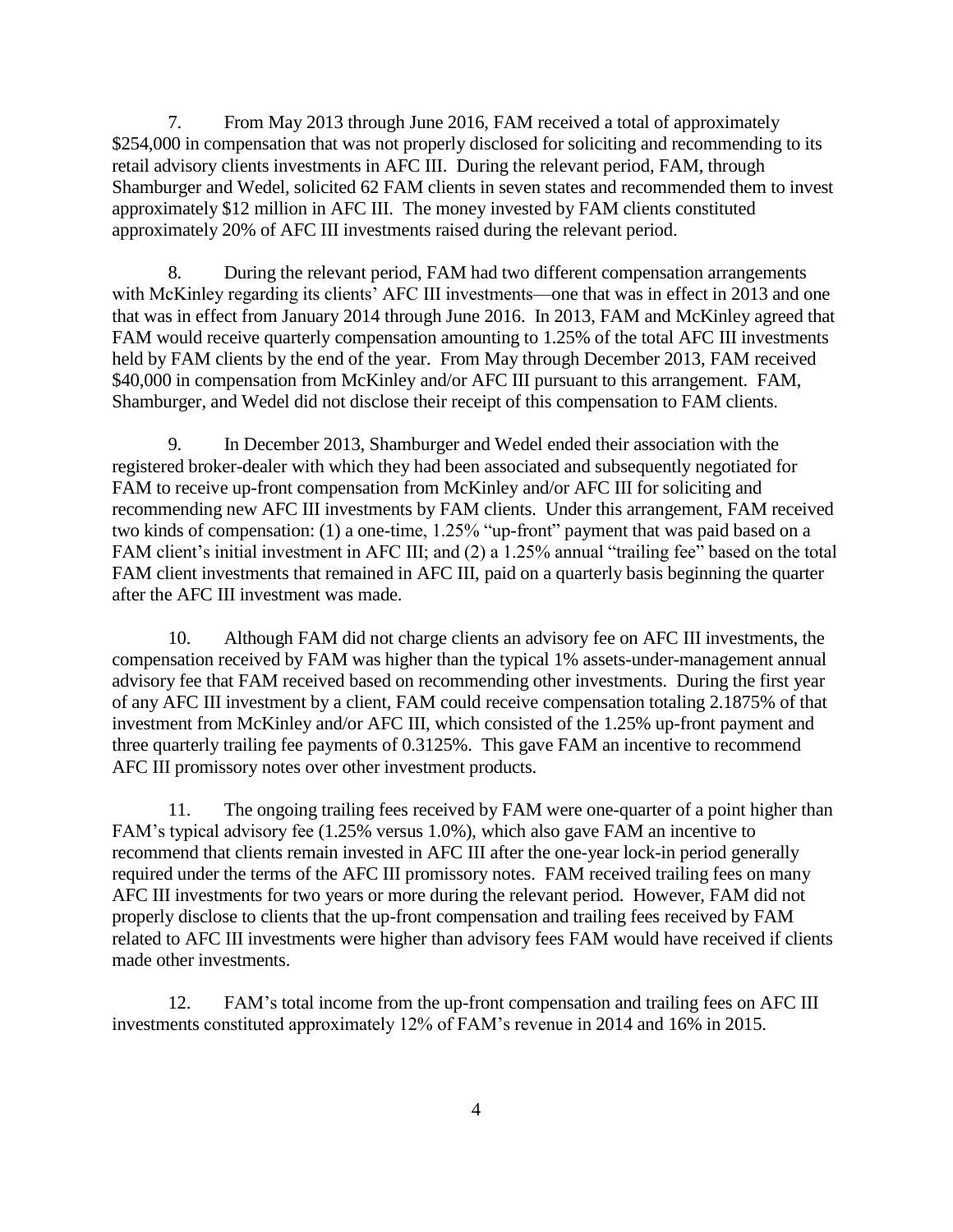# *FAM Did Not Adequately Disclose to Clients the Conflicts of Interest Associated with AFC III Investments*

13. As an investment adviser, FAM was obligated to fully disclose all material facts to advisory clients, including any conflicts of interest between itself and its advisory clients. To meet this obligation, FAM was required to provide its advisory clients with sufficient information so that they could understand conflicts of interest that FAM had and decide whether to give informed consent to such conflicts or practices, or choose different investment products. FAM did not adequately disclose to clients the conflicts of interest FAM had in recommending AFC III investments, which allowed FAM to receive compensation higher than the typical 1% advisory fee charged to clients on other investments.

14. Shamburger and Wedel provided many – but not all – clients who invested in AFC III after 2013 with a written disclosure acknowledgement form stating that FAM "receives revenue from Alaska Financial Company for the clients it recommends for investment to Alaska Financial Company." The disclosure acknowledgement form did not adequately address the conflicts of interest that FAM had with respect to recommending AFC III investments. Shamburger and Wedel made similar verbal disclosures to some FAM clients who invested in AFC III, without adequately addressing the conflicts of interest FAM had in recommending AFC III investments. Some clients did not receive any written or oral disclosures from FAM regarding its AFC III investment-related compensation.

15. FAM failed to satisfy its fiduciary duties owed to clients by failing to provide adequate written and verbal disclosures about the conflicts of interest FAM had regarding AFC III investments. Specifically, FAM failed to inform clients that 1) FAM received more than double its typical advisory fee for the first year of a client's investment in AFC III; 2) FAM received ongoing trailing fees that were higher on an annual basis than its typical advisory fee; and 3) FAM received a material amount of compensation related to the sale of AFC III securities.

16. FAM did not adequately disclose the conflicts of interest until June 2016, after receiving a deficiency letter from SEC Examination staff relating to FAM's AFC III compensation agreements. FAM's new written disclosure form, which was sent to FAM clients invested in AFC III, disclosed the compensation FAM received related to AFC III investments and the conflicts of interest associated with AFC III investments.

17. As the managing principals who controlled FAM and made the recommendations to invest in, and personally received the money paid by, AFC III, Shamburger and Wedel were responsible for ensuring that clients who invested in AFC III received accurate and complete disclosures regarding compensation that FAM received from AFC III and the conflicts of interest presented by that compensation. Until June 2016, FAM, through Shamburger and Wedel, failed to exercise reasonable care in ensuring that clients who purchased and renewed AFC III promissory notes received adequate disclosures at the time of investment or renewal. Instead, Shamburger and Wedel unreasonably assumed that clients would understand the nature and magnitude of FAM's conflicts of interest that existed regarding AFC III investments by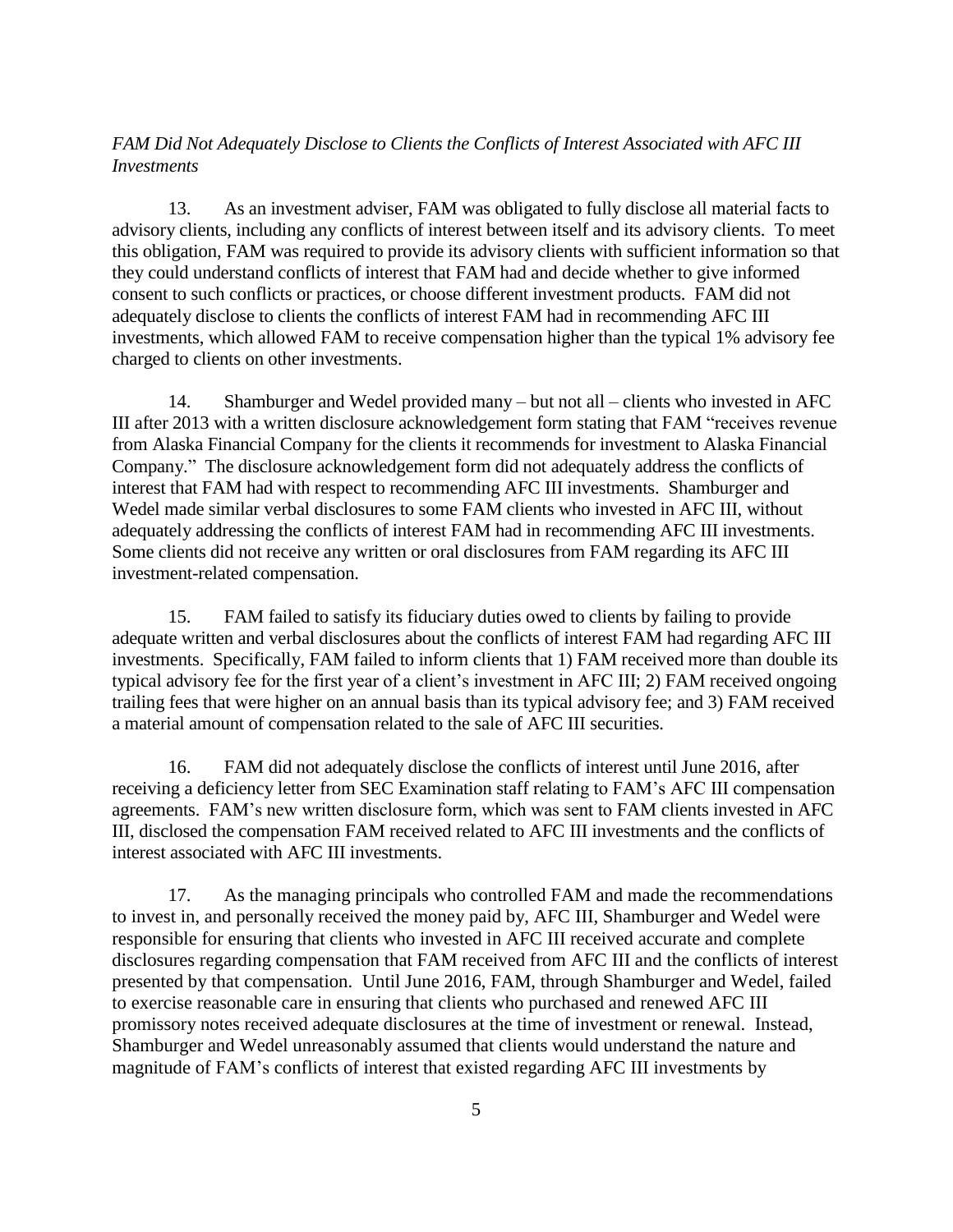generally telling them that FAM received compensation from AFC III, without any further details.

18. From May 2013 through June 2016, FAM, therefore, did not adequately disclose facts setting out the nature and magnitude of the conflict it had regarding the compensation it received for recommending AFC III investments to FAM clients, which ultimately totaled approximately \$254,000.

### *False Statements and Material Omissions in ADV Brochures Filed with the Commission*

19. As an investment adviser registered with the Commission, FAM is required to file with the Commission a Form ADV, which includes Parts 1 and 2 (Part 2A is the "ADV Brochure"). Shamburger was the sole individual at FAM responsible for drafting, reviewing, editing, and approving FAM's Forms ADV Parts 1 and 2, including the ADV Brochures, that were filed with the Commission during the relevant period. FAM also delivered ADV Brochures to FAM's clients.

20. During the relevant period, Item 5 of the ADV Brochure required FAM to disclose how it was compensated for its advisory services, including whether FAM or any of its supervised persons accepted compensation for the sale of securities or other investment products and, if so, to provide an explanation that this practice constitutes a conflict of interest. Similarly, Item 14.A of the ADV Brochure required FAM to provide information about any economic benefit provided by someone who is not a client for providing investment advice, and generally to describe the arrangement, along with the resulting conflicts of interest and how the investment adviser will address those conflicts of interest.

21. Between March 2014 and March 2015, FAM, through Shamburger, filed five ADV Brochures that falsely stated the following:

- Response to Item 5.E: "Neither FAM nor its supervised persons accept any compensation for the sale of securities or other investment products . . . ."
- Response to Item 14.A: "FAM does not receive any economic benefit, directly or indirectly from any third party for advice rendered to FAM clients."

22. FAM's responses to Items 5.E and 14.A in its ADV Brochures filed between March 2014 and March 2015 were false because FAM, since January 2014, had been receiving both upfront compensation for each investment in AFC III referred by FAM and ongoing, quarterly trailing fees for all AFC III investments that continued to be held by FAM clients. FAM received the compensation based on Shamburger's and Wedel's advice to FAM clients that they invest in and continue holding AFC III promissory notes. Moreover, the ADV Brochures failed to disclose the conflicts of interest that FAM had with respect to AFC III investments, namely that FAM received more than double its typical advisory fee during the first year of an AFC III investment and ongoing trailing fees that were higher than FAM's typical advisory fee.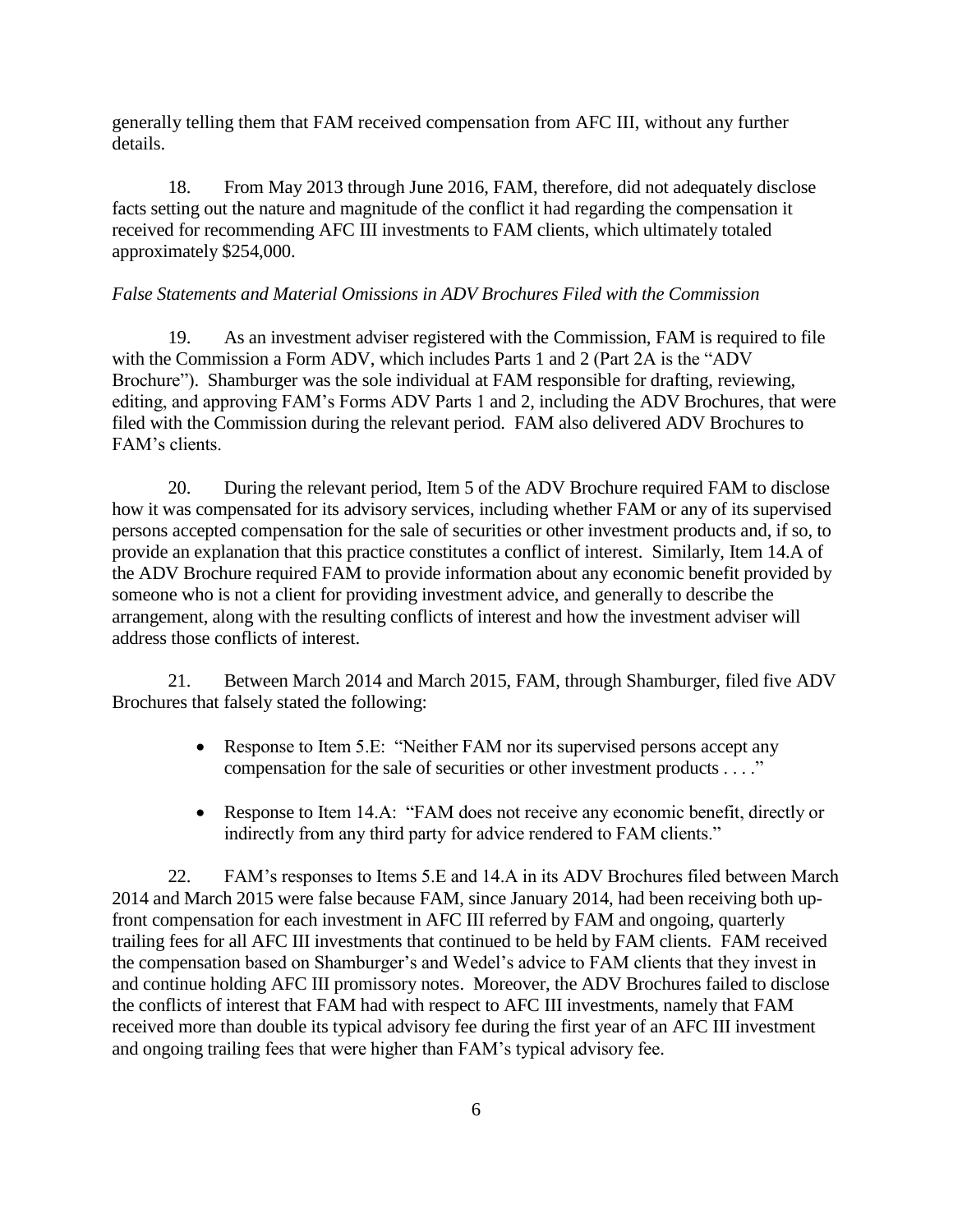23. In September 2015, FAM conducted a review of its ADV Brochures and amended its responses to Items 5.E and 14.A, but FAM continued to fail to disclose the nature and magnitude of the conflicts of interest associated with compensation that FAM received related to AFC III investments.

*FAM, Through Shamburger and Wedel, Acted as an Unregistered Broker in Connection with AFC III Investment Offerings*

24. Shamburger and Wedel, acting on behalf of FAM, solicited over \$12 million in AFC III investments by 62 FAM clients during the relevant period. Shamburger and Wedel met in person and communicated with FAM clients via telephone and in emails about AFC III investments. Shamburger and Wedel specifically recommended AFC III investments to clients as a means of obtaining a consistent income stream through the fixed interest rates promised by AFC III.

25. Once a FAM client agreed to invest in AFC III, FAM, through Shamburger and Wedel, assisted the clients with finalizing their investments, including the preparation of necessary paperwork such as investor forms, questionnaires, and subscription agreements.

26. In exchange for Respondents soliciting and recommending investors to purchase AFC III promissory notes, McKinley and/or AFC III compensated FAM directly on transactions in securities, in the form of an up-front payment of 1.25% of each investment in AFC III. However, FAM was not registered as a broker-dealer.

### **Violations**

27. As a result of the conduct described above, FAM willfully violated, and Shamburger and Wedel caused FAM's violations of, Section 206(2) of the Advisers Act. Proof of scienter is not required to establish a violation of Section 206(2). *SEC v. Steadman*, 967 F.2d 636, 643 n.5 (D.C. Cir. 1992) (citing *SEC v. Capital Gains Research Bureau, Inc.*, 375 U.S. 180, 195  $(1963)$ ).

28. As a result of the conduct described above, FAM willfully violated, and Shamburger caused FAM's violations of, Section 207 of the Advisers Act, which makes it "unlawful for any person willfully to make any untrue statement of a material fact in any registration application or report filed with the Commission . . . or willfully to omit to state in any such application or report any material fact which is required to be stated therein."

29. As a result of the conduct described above, FAM willfully violated, and Shamburger and Wedel caused FAM's violations of, Section 15(a) of the Exchange Act, which prohibits any broker or dealer from making use of the mails or any means or instrumentality of interstate commerce to effectuate any transactions in, or to induce or attempt to induce the purchase or sale of, any security unless such broker or dealer is registered in accordance with Section 15(b) of the Exchange Act.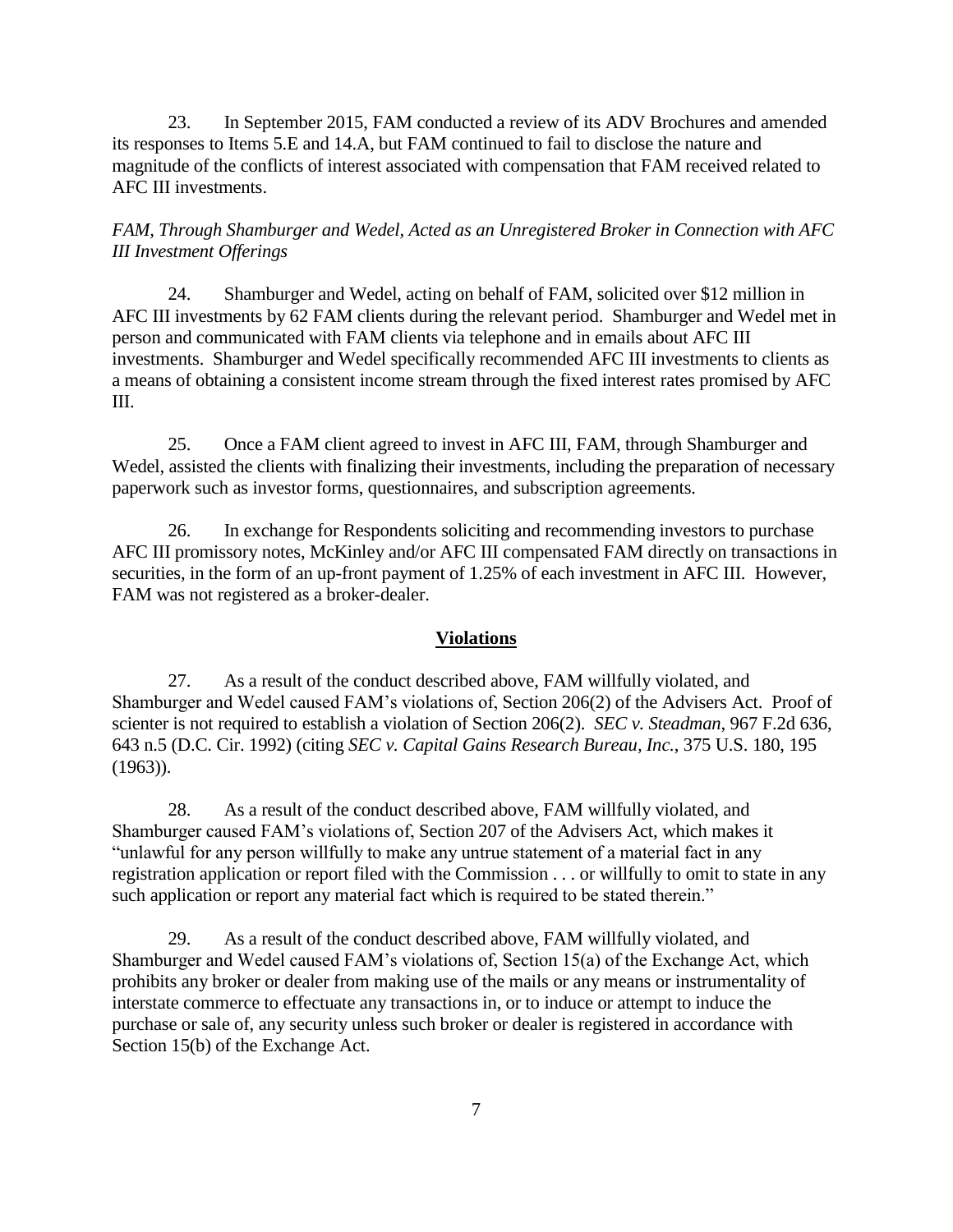### **Undertakings**

Respondent FAM has undertaken to:

30. Relinquishment of Right to Receive "Trailing Fees" for AFC III Investments. Upon entry of this Order, as stated in FAM's Offer, FAM relinquishes all rights to receive the 1.25% annual trailing fees from McKinley Mortgage, AFC III, and any of their affiliates, including FAM's claim for \$114,000 in trailing fees accrued after the filing of *SEC v. McKinley Mortgage Co. LLC, et al*.

31. Notice to Investors. Within ten (10) days of the entry of this Order, FAM shall post prominently on the homepage of FAM's website [\(http://www.afcmportfolios.com\)](http://www.afcmportfolios.com/) a summary of this Order in a form and location acceptable to the Commission staff, with a hyperlink to the entire Order, for a period of twelve (12) months. Within thirty (30) days of the entry of this Order, FAM shall provide a copy of the Order to each FAM client who held AFC III promissory notes during the relevant period via mail, e-mail, or such other method as may be acceptable to the Commission staff, together with a cover letter in a form not unacceptable to the Commission staff. Furthermore, for a period of twenty-four (24) months from the entry of this Order, to the extent that FAM is required to deliver a brochure to a client and/or prospective client pursuant to Rule 204-3 of the Advisers Act, FAM shall also provide a copy of the Order to such client and/or prospective client.

32. Deadlines. For good cause shown, the Commission staff may extend any of the procedural dates relating to the undertakings. Deadlines for procedural dates shall be counted in calendar days, except that if the last day falls on a weekend or federal holiday, the next business day shall be considered to be the last day.

33. Certification of Compliance by Respondent FAM. FAM shall certify, in writing, compliance with its undertakings set forth above. The certification shall identify the undertakings, provide written evidence of compliance in the form of a narrative, and be supported by exhibits sufficient to demonstrate compliance. The Commission staff may make reasonable requests for further evidence of compliance, and FAM agrees to provide such evidence. The certification and supporting material shall be submitted to Steven D. Buchholz, Assistant Regional Director, San Francisco Regional Office, Securities and Exchange Commission, 44 Montgomery Street, Suite 2800, San Francisco, California 94104-4802, with a copy to the Office of Chief Counsel of the Enforcement Division, 100 F Street, NE Washington, DC 20549-6553, no later than thirty (30) days from the date of the completion of the undertakings.

34. In determining whether to accept the Offers, the Commission has considered FAM's undertaking in Paragraph 30, above.

#### **IV.**

In view of the foregoing, the Commission deems it appropriate and in the public interest to impose the sanctions agreed to in Respondents' Offers.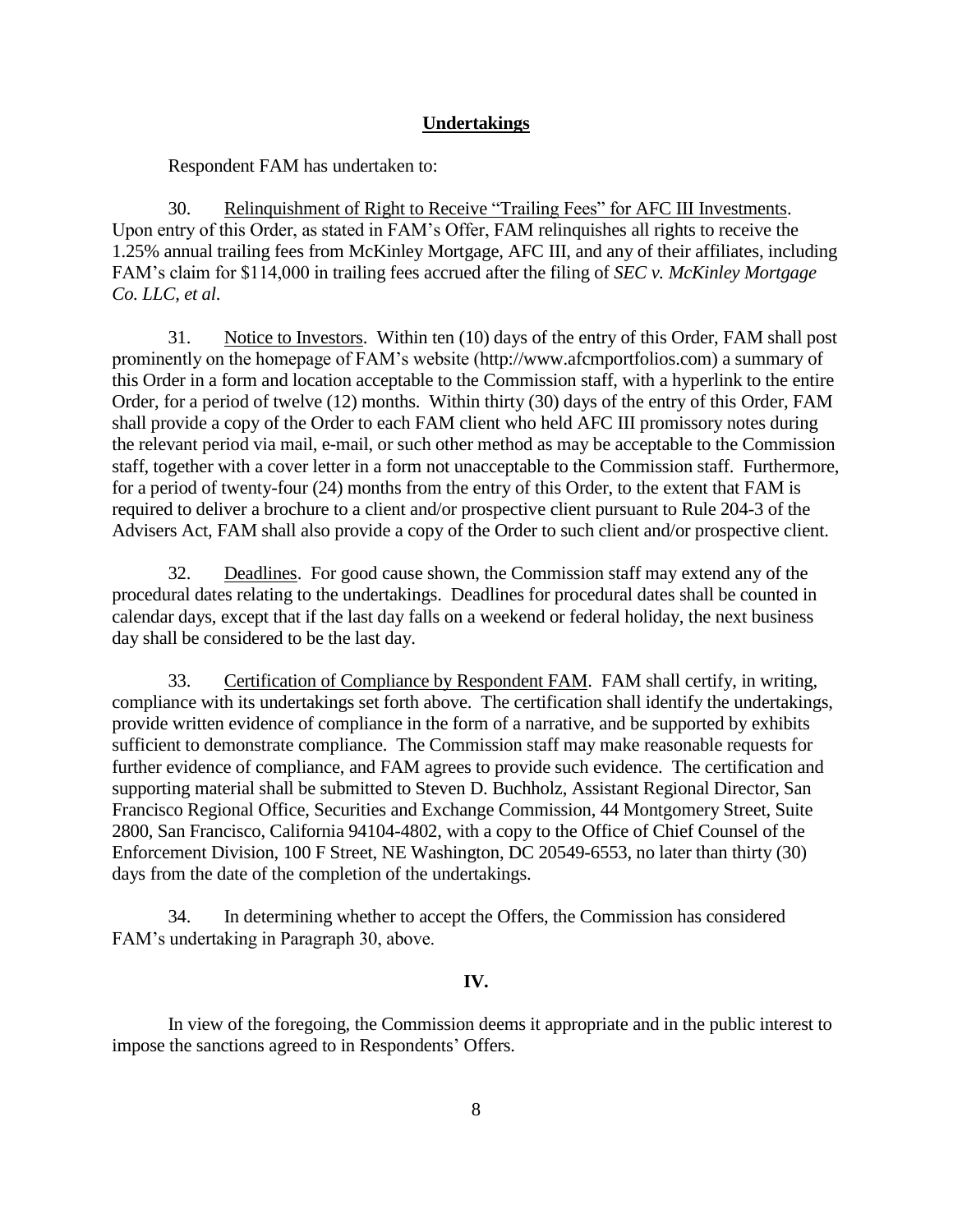Accordingly, pursuant to Sections 15(b)(6) and 21C of the Exchange Act and Sections 203(e) and 203(k) of the Advisers Act, it is hereby ORDERED that:

A. Respondents FAM and Shamburger cease and desist from committing or causing any violations and any future violations of Section 15(a) of the Exchange Act and Sections 206(2) and 207 of the Advisers Act.

B. Respondent Wedel cease and desist from committing or causing any violations and any future violations of Section 15(a) of the Exchange Act and Section 206(2) of the Advisers Act.

C. Respondent FAM is censured.

D. Respondent FAM shall pay disgorgement of \$253,784, prejudgment interest of \$25,163, and a civil penalty of \$85,000 to the Securities and Exchange Commission, for a total of \$363,947. Pursuant to the undertaking contained in Paragraph 30, \$114,000 of FAM's disgorgement shall be deemed satisfied. Payment of the remaining \$249,947 shall be made in the following installments: \$25,000 within 14 days of the entry of this Order; \$40,000 within 90 days of the entry of this Order; \$40,000 within 180 days of the entry of this Order; \$40,000 within 270 days of the entry of this Order; and \$104,947 within 360 days of the entry of this Order. Payments shall be applied first to post-order interest, which accrues pursuant to SEC Rule of Practice 600 and pursuant to 31 U.S.C. § 3717. Prior to making the final payment set forth herein, Respondent shall contact the staff of the Commission for the amount due. If Respondent fails to make any payment by the date agreed and/or in the amount agreed according to the schedule set forth above, all outstanding payments under this Order, including post-order interest, minus any payments made, shall become due and payable immediately at the discretion of the staff of the Commission without further application to the Commission.

E. Respondent Shamburger shall, within 14 days of the entry of this Order, pay a civil penalty in the amount of \$50,000 to the Securities and Exchange Commission. If timely payment is not made, interest shall accrue pursuant to 31 U.S.C. § 3717.

F. Respondent Wedel shall, within 14 days of the entry of this Order, pay a civil penalty in the amount of \$25,000 to the Securities and Exchange Commission. If timely payment is not made, interest shall accrue pursuant to 31 U.S.C. § 3717.

Payment must be made in one of the following ways:

- (1) Respondent may transmit payment electronically to the Commission, which will provide detailed ACH transfer/Fedwire instructions upon request;
- (2) Respondent may make direct payment from a bank account via Pay.gov through the SEC website at [http://www.sec.gov/about/offices/ofm.htm;](http://www.sec.gov/about/offices/ofm.htm) or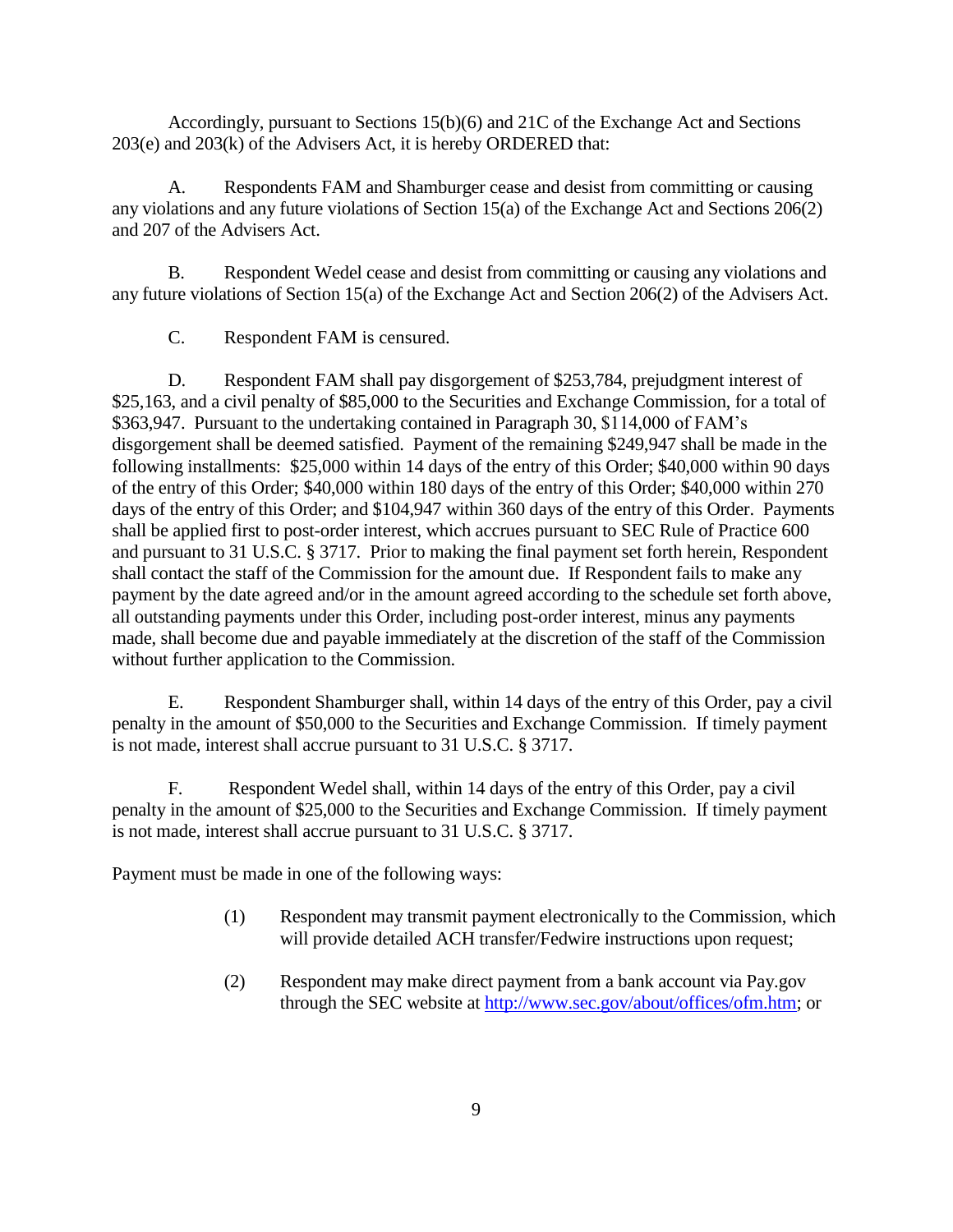(3) Respondent may pay by certified check, bank cashier's check, or United States postal money order, made payable to the Securities and Exchange Commission and hand-delivered or mailed to:

Enterprise Services Center Accounts Receivable Branch HQ Bldg., Room 181, AMZ-341 6500 South MacArthur Boulevard Oklahoma City, OK 73169

Payments by check or money order must be accompanied by a cover letter identifying Foundations Asset Management, LLC, Michael Shamburger, or Rob Wedel as a Respondent in these proceedings, and the file number of these proceedings; a copy of the cover letter and check or money order must be sent to Steven D. Buchholz, Assistant Regional Director, San Francisco Regional Office, Securities and Exchange Commission, 44 Montgomery Street, Suite 2800, San Francisco, California 94104-4802.

G. Pursuant to Section 308(a) of the Sarbanes-Oxley Act of 2002, as amended, a Fair Fund is created for the disgorgement, prejudgment interest and penalties referenced in paragraphs D, E, and F above. Amounts ordered to be paid as civil money penalties pursuant to this Order shall be treated as penalties paid to the government for all purposes, including all tax purposes. To preserve the deterrent effect of the civil penalty, Respondents agree that in any Related Investor Action, Respondents shall not argue that Respondents are entitled to, nor shall benefit by, offset or reduction of any award of compensatory damages by the amount of any part of Respondents' payment of a civil penalty in this action ("Penalty Offset"). If the court in any Related Investor Action grants such a Penalty Offset, Respondents agrees that Respondents shall, within 30 days after entry of a final order granting the Penalty Offset, notify the Commission's counsel in this action and pay the amount of the Penalty Offset to the Securities and Exchange Commission. Such a payment shall not be deemed an additional civil penalty and shall not be deemed to change the amount of the civil penalty imposed in this proceeding. For purposes of this paragraph, a "Related Investor Action" means a private damages action brought against Respondents by or on behalf of one or more investors based on substantially the same facts as alleged in the Order instituted by the Commission in this proceeding.

H. Respondent FAM shall comply with the undertakings enumerated in Paragraphs 31- 33, above.